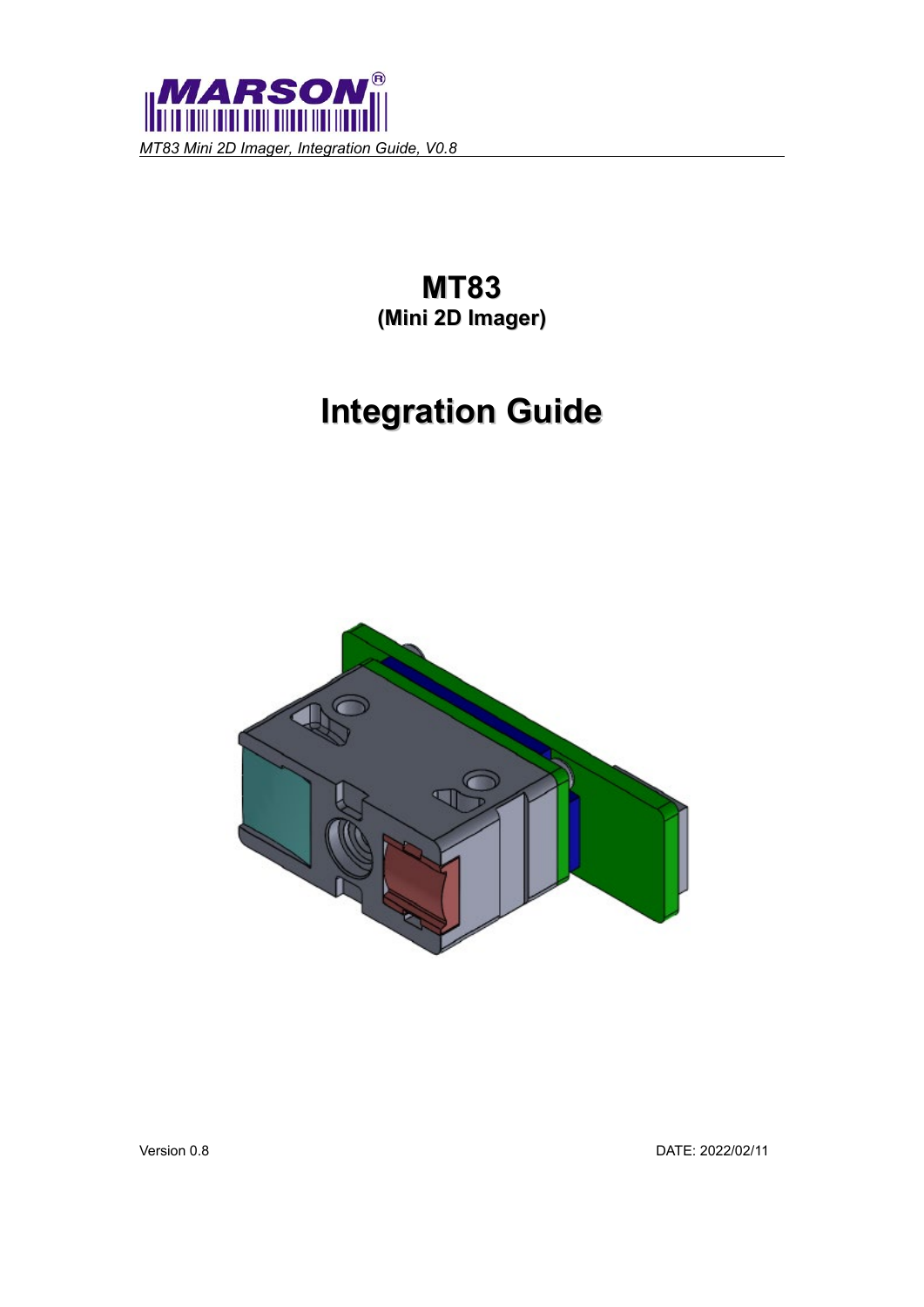

# **Table of Content**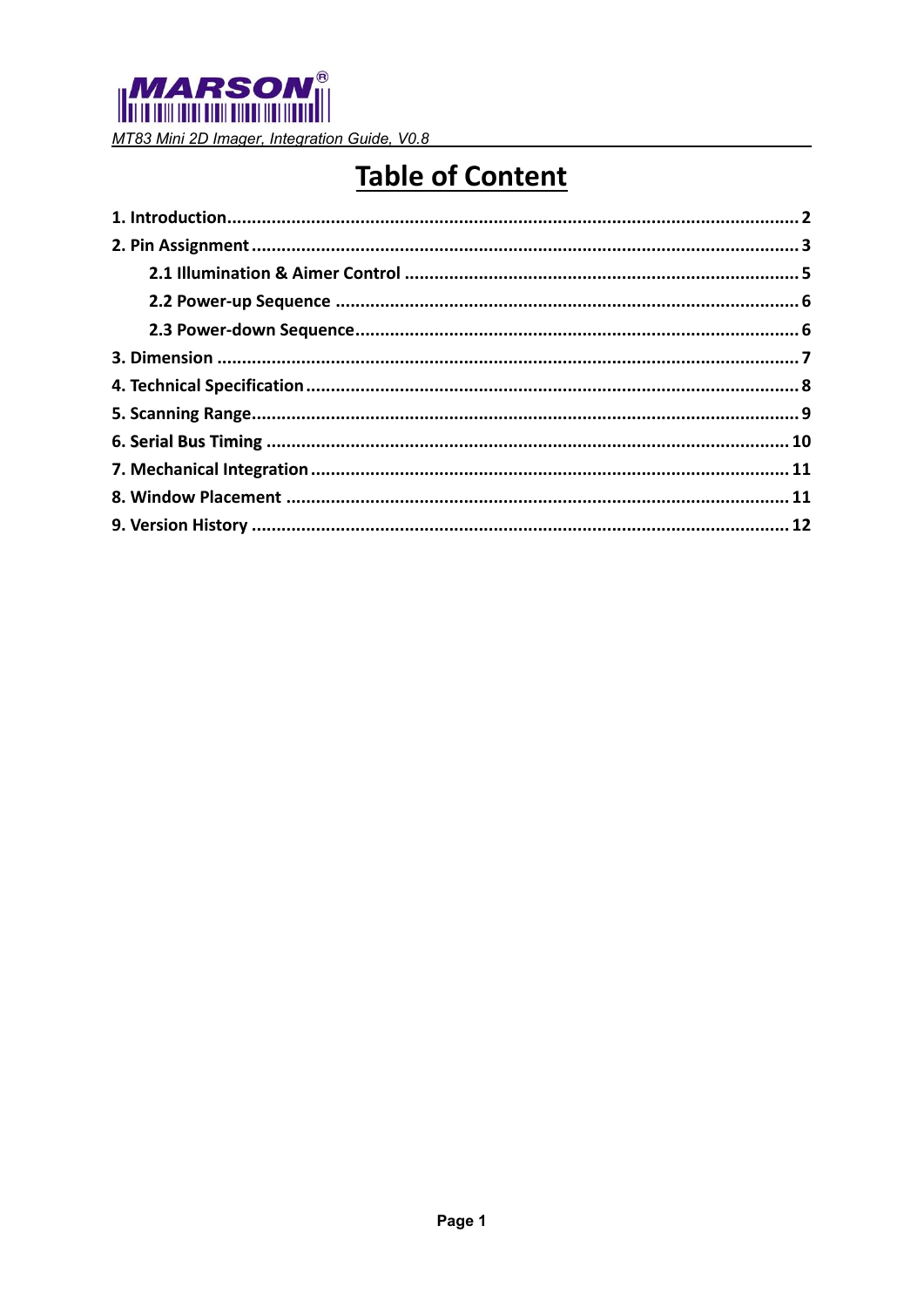

### <span id="page-2-0"></span>**1. Introduction**

MARSON MT83 is a low power Image sensor with analog signal output. It can be integrated with user's own decoder board by sending related control signals. One white LED is embedded as light source for illumination and one red LED for aiming purpose.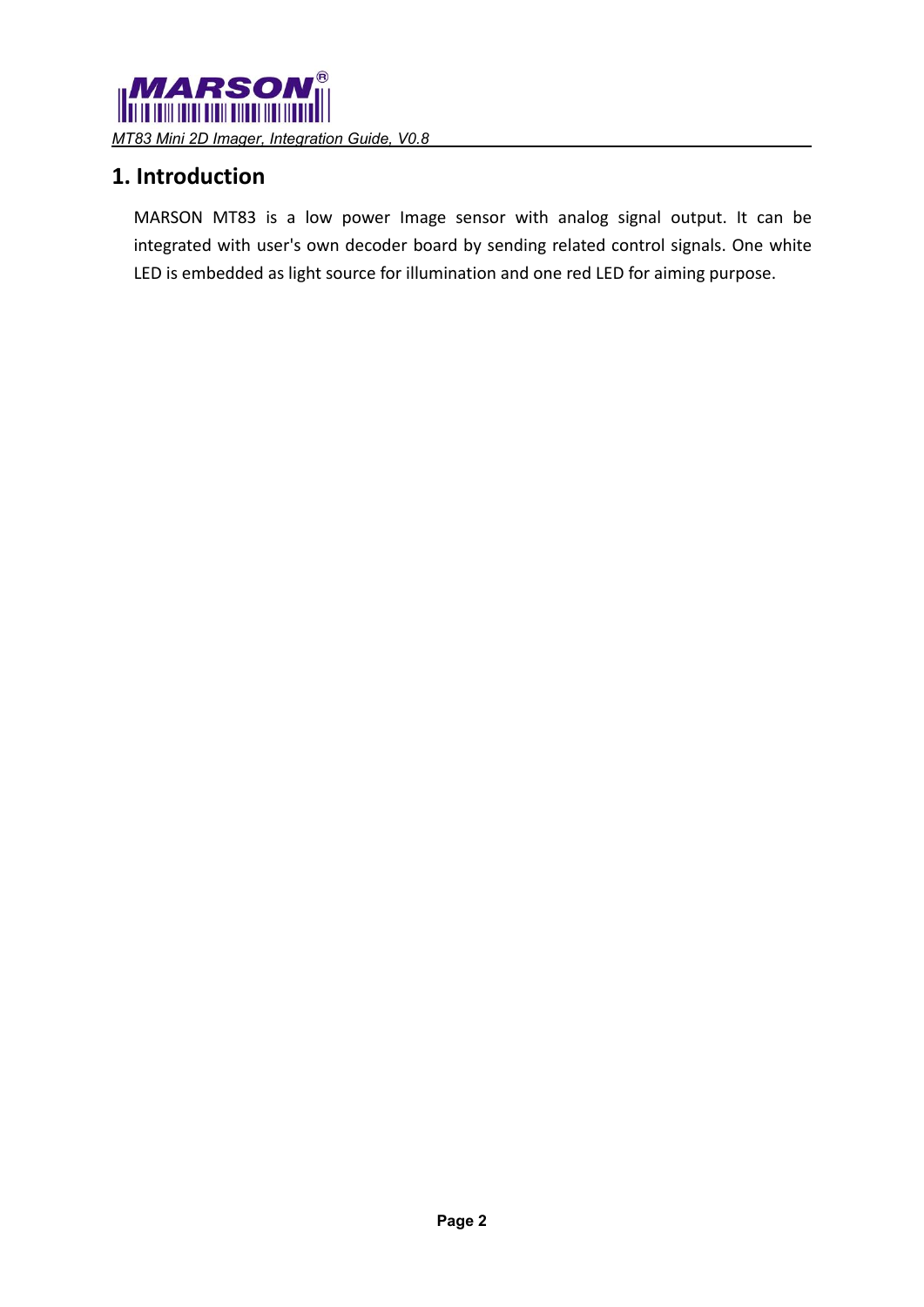

## <span id="page-3-0"></span>**2. Pin Assignment**





Plug FPC cable this way

| <b>PINS</b>  | <b>PIN NAME</b>     | I/O<br><b>Type</b> | <b>Description</b>                                | <b>Operation</b>                                        |
|--------------|---------------------|--------------------|---------------------------------------------------|---------------------------------------------------------|
| $\mathbf{1}$ | <b>GND</b>          |                    | Ground                                            | ---                                                     |
| 2            | <b>NC</b>           | ---                | ---                                               | ---                                                     |
| 3            | <b>GND</b>          |                    | Ground                                            | ---                                                     |
| 4            | <b>NC</b>           |                    |                                                   |                                                         |
| 5            | <b>VCC_ILLUM</b>    | Input              | <b>Supply Power</b>                               | Operating voltage: 3.3V±5%<br><b>Max current: 300mA</b> |
| 6            | VCC_ILLUM           | Input              | <b>Supply Power</b>                               | Operating voltage: 3.3V±5%<br>Max current: 300mA        |
| 7            | VDD_IO_HOST         | Input              | <b>Supply Power</b>                               | Operating voltage: 1.8V±5%<br><b>Max current: 50mA</b>  |
| 8            | <b>VCC</b>          | Input              | Aim, Logic and Sensor<br>Power                    | Operating voltage: 3.3V±5%<br>Max current: 300mA        |
| 9            | <b>EXT_ILLUM_EN</b> |                    | Output External Illumination LED<br><b>Enable</b> | Floating                                                |
| 10           | <b>NC</b>           |                    |                                                   |                                                         |
| 11           | <b>NC</b>           |                    |                                                   |                                                         |
| 12           | <b>NC</b>           |                    | ---                                               |                                                         |
| 13           | <b>NC</b>           |                    |                                                   |                                                         |
| 14           | <b>NC</b>           |                    | ---                                               |                                                         |
| 15           | <b>NC</b>           |                    |                                                   |                                                         |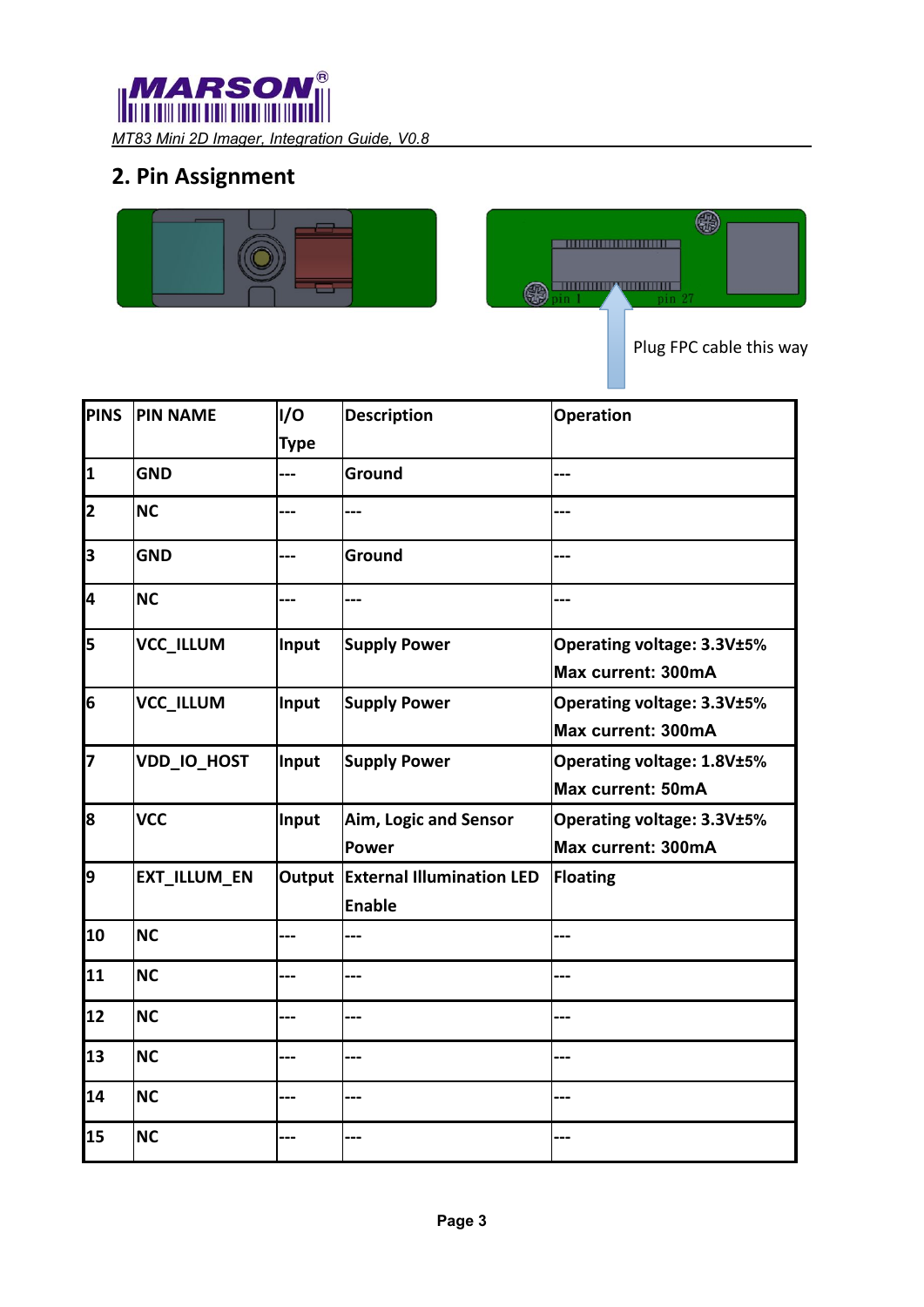

| 16 | <b>NC</b>   |     |                        |                            |
|----|-------------|-----|------------------------|----------------------------|
| 17 | <b>NC</b>   |     | ---                    |                            |
| 18 | <b>NC</b>   |     |                        |                            |
| 19 | <b>SDA</b>  | I/O | <b>I2C Data</b>        | High = $3.3V$ , Low = $0V$ |
| 20 | <b>SCL</b>  | I/O | <b>I2C Clock</b>       | High = $3.3V$ , Low = $0V$ |
| 21 | <b>RCN</b>  |     | Output MIPI Clock-     |                            |
| 22 | <b>GND</b>  |     | Ground                 | ---                        |
| 23 | <b>RCP</b>  |     | Output MIPI Clock+     |                            |
| 24 | <b>GND</b>  |     | Ground                 |                            |
| 25 | <b>RDPO</b> |     | Output MIPI Data+ <0>  | ---                        |
| 26 | <b>GND</b>  |     | Ground                 |                            |
| 27 | <b>RDNO</b> |     | Output   MIPI Data-<0> |                            |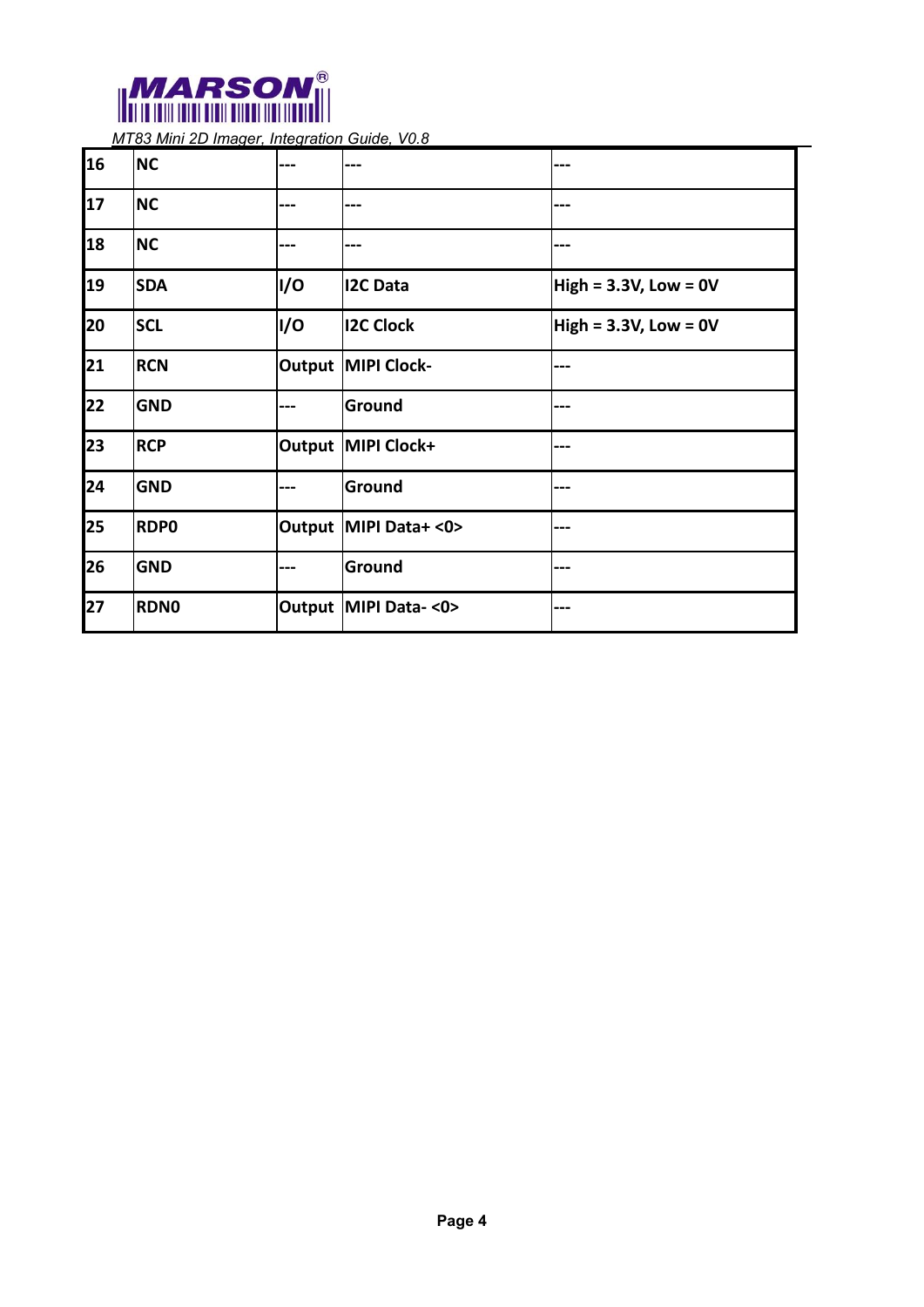## <span id="page-5-0"></span>**2.1 Illumination & Aimer Control**

#### **Slave address = 0x20**

| <b>Address</b> | <b>Register</b> | <b>Default Value</b> | <b>Descirption</b>                                                                                    |
|----------------|-----------------|----------------------|-------------------------------------------------------------------------------------------------------|
| 0x0001         | illumination    | 0xA                  | Bit[7:4]:Reserved<br>Bit[3:0]<br>0x0: OFF<br>$0x1$ : minimum brightness<br>$0xA$ : maximum brightness |
| 0x0002         | <b>Aimer</b>    | 0x1                  | Bit[7:1]:Reserved<br>Bit[0]<br>0x0 OFF<br>$0x1$ : Aimer on                                            |

#### SCCB single read from random location

| ັ | slave<br>address | ັ |  | sub address<br>15:8 | ~ | 7:0 |  |  | slave.<br>address | - |  | data | $-$ |  |
|---|------------------|---|--|---------------------|---|-----|--|--|-------------------|---|--|------|-----|--|
|---|------------------|---|--|---------------------|---|-----|--|--|-------------------|---|--|------|-----|--|

#### SCCB single write to random location

| ت | slave<br>address | ບ |  | sub address<br>ς.Ω | r | sub address<br>7:01 |  | data |  |  |
|---|------------------|---|--|--------------------|---|---------------------|--|------|--|--|
|---|------------------|---|--|--------------------|---|---------------------|--|------|--|--|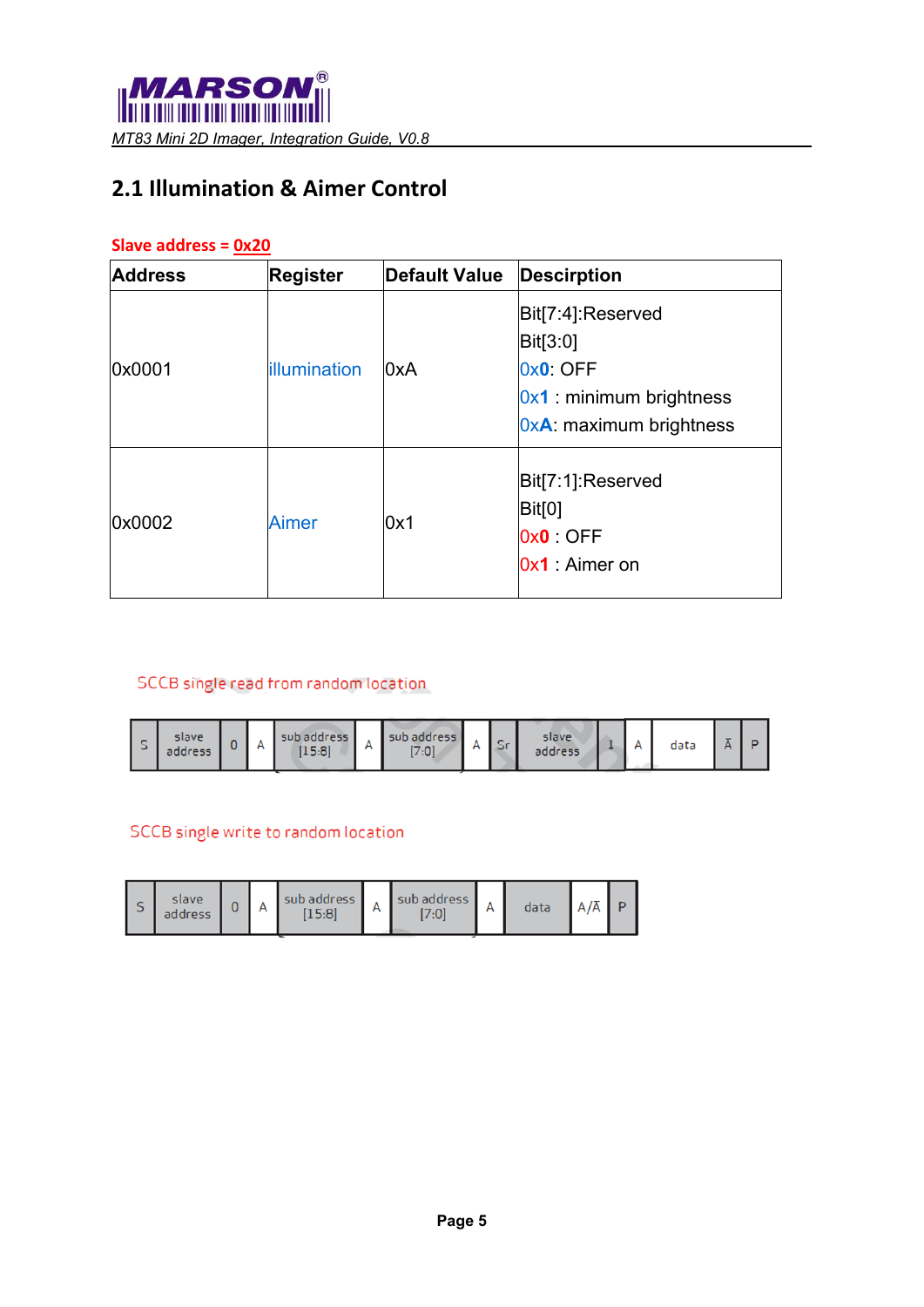

### <span id="page-6-0"></span>**2.2 Power-up Sequence**



#### <span id="page-6-1"></span>**2.3 Power-down Sequence**

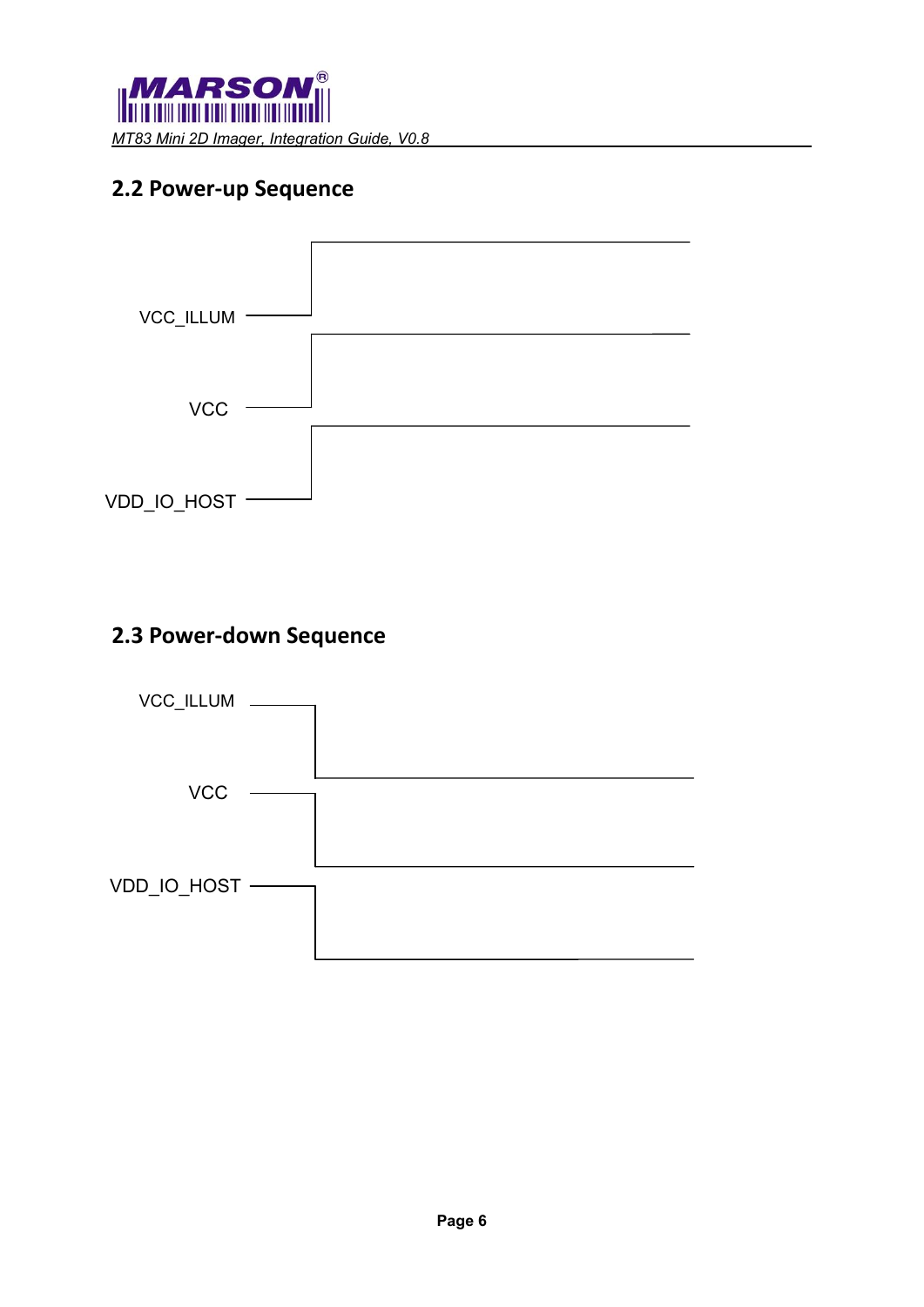**MARSO**  $^{\circledR}$ *MT83 Mini 2D Imager, Integration Guide, V0.8* 

# <span id="page-7-0"></span>**3. Dimension**

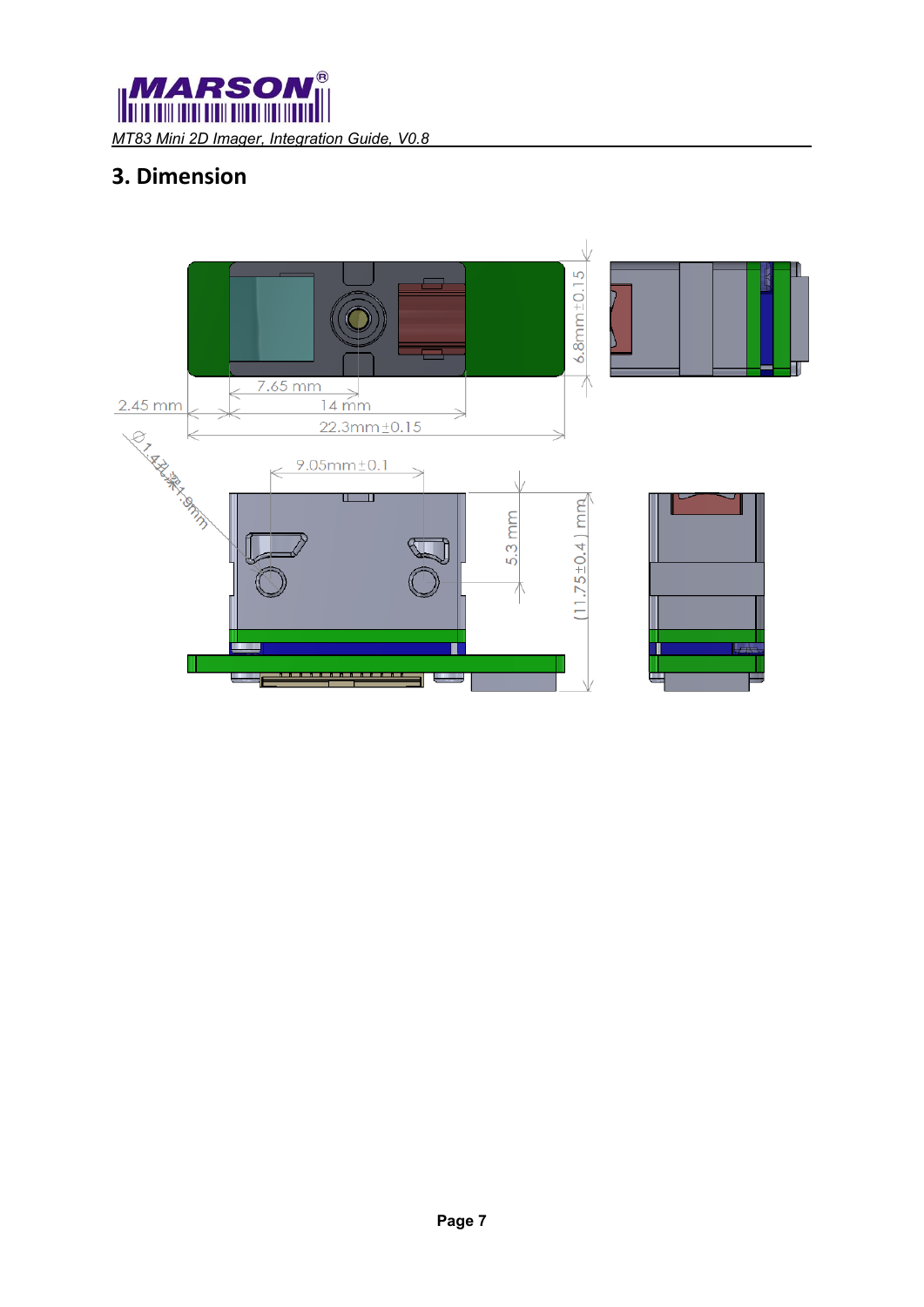

## <span id="page-8-0"></span>**4. Technical Specification**

| <b>Optic &amp; Performance</b>  |                                   |  |  |
|---------------------------------|-----------------------------------|--|--|
| <b>Light Source</b>             | <b>White LED</b>                  |  |  |
| Aimer                           | Red LED                           |  |  |
| <b>Sensor</b>                   | Image Sensor                      |  |  |
| <b>Resolution</b>               | 5mil/ 0.125mm                     |  |  |
| <b>Scan Angle</b>               | Pitch: 60°, Skew: 30°, Roll: 360° |  |  |
| <b>Print Contrast Ratio</b>     | 30%                               |  |  |
| <b>Width of Field</b>           | 110mm (13mil Code39)              |  |  |
|                                 | 5 mil Code39: 110 ~ 150mm         |  |  |
|                                 | 10 mil Code39: 40 ~ 270mm         |  |  |
|                                 | 15 mil Code39: 60 ~ 400mm         |  |  |
| <b>Depth Of Field</b>           | 13 mil UPC/ EAN: 60 ~ 340mm       |  |  |
| (Environment: >500 lux)         | 10 mil QR Code: 90 ~ 200mm        |  |  |
|                                 | 15 mil QR Code: 60 ~ 300mm        |  |  |
|                                 | 40 mil QR Code: 100 ~ 550mm       |  |  |
|                                 | 6.67 mil PDF417: 90 $\sim$ 180mm  |  |  |
|                                 | 10 mil PDF417: 55 ~ 250mm         |  |  |
| <b>Physical Characteristics</b> |                                   |  |  |
| <b>Dimension</b>                | (W)22.3 x (L)11.75 x (H)6.8 mm    |  |  |
| Weight                          | 2g                                |  |  |
| Color                           | <b>Black</b>                      |  |  |
| <b>Material</b>                 | <b>PC</b>                         |  |  |
| <b>Connector</b>                | 25pin ZIF (pitch=0.3mm)           |  |  |
| <b>Electrical</b>               |                                   |  |  |
| <b>Operation Voltage</b>        | 3.3VDC±5%                         |  |  |
| <b>Working Current</b>          | Typ: 160mA<br>Max: 180 mA         |  |  |
| <b>Standby Current</b>          | Typ: 50 mA<br>Max: 80 mA          |  |  |
| <b>Connectivity</b>             |                                   |  |  |
| Interface                       | <b>MIPI</b>                       |  |  |
| <b>User Environment</b>         |                                   |  |  |
| <b>Operating Temperature</b>    | $-20^{\circ}$ C ~ 60 $^{\circ}$ C |  |  |
| <b>Storage Temperature</b>      | $-30^{\circ}$ C ~ 70 $^{\circ}$ C |  |  |
| <b>Humidity</b>                 | 0%~95%RH (Non-condensing)         |  |  |
| <b>Drop Durability</b>          | 1.5M                              |  |  |
| <b>Ambient Light</b>            | 100,000 Lux(Fluorescent Light)    |  |  |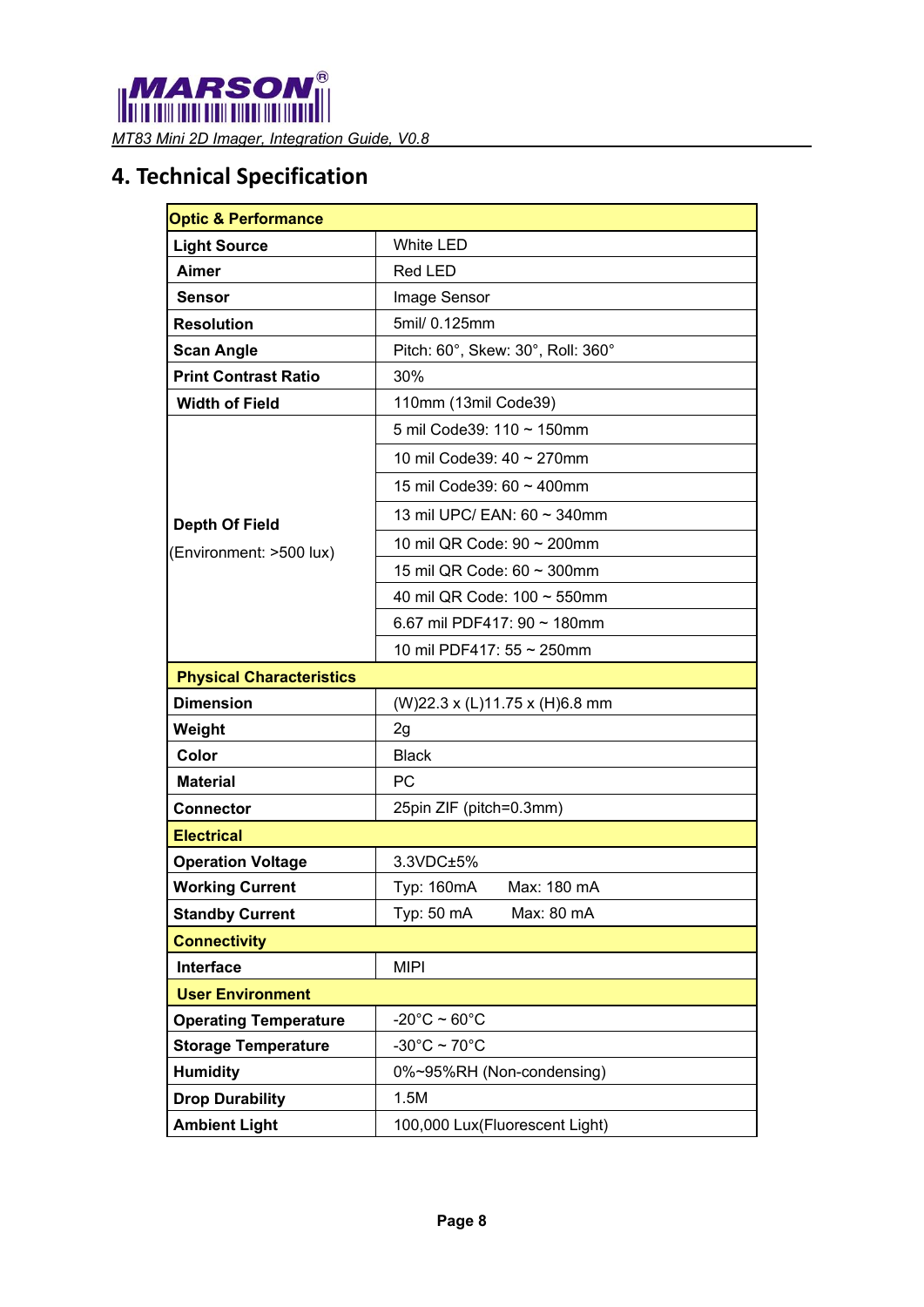## <span id="page-9-0"></span>**5. Scanning Range**

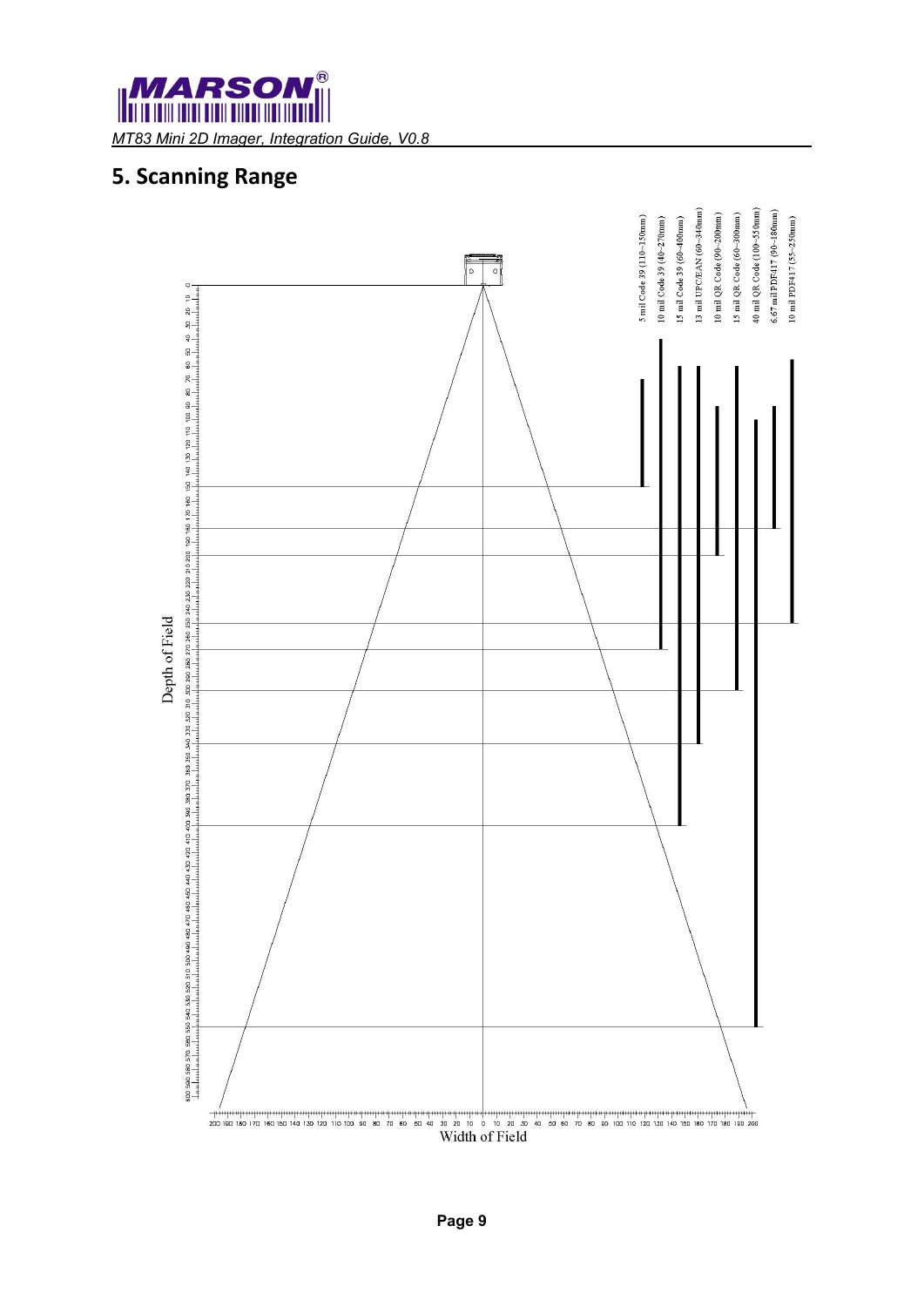$^{\circledR}$ 

# <span id="page-10-0"></span>**6. Serial Bus Timing**



|                          | <b>Parameter</b>                  |            | <b>Standard mode</b> |
|--------------------------|-----------------------------------|------------|----------------------|
| <b>Symbol</b>            |                                   | <b>Min</b> | <b>Max</b>           |
| $f_{\rm SCI}$            | <b>SCL Clock Frequency</b>        |            | 100                  |
| $t_{SCL(H)}$             | <b>SCL Clock High Time</b>        | 4.5        |                      |
| $t_{SCL(L)}$             | <b>SCL Clock Low Time</b>         | 4.5        |                      |
| <b>t</b> FALL            | <b>SCL and SDA Fall Time</b>      |            | 1.3                  |
| <b>t</b> <sub>RISF</sub> | SCL and SDA Rise Time             |            | 1.3                  |
| $t$ <sub>SU(SDA)</sub>   | SDA Data Setup Time               | 500        |                      |
|                          | SDA data hold time (Note 5)       | $\Omega$   |                      |
| $t_{H(SDA)}$             | SDA data hold time (Note 6)       | 100        |                      |
| t <sub>VD(SDA)</sub>     | SDA data valid time               |            | 1.6                  |
| $t_{\text{SU(STA)}}$     | <b>START Condition Setup Time</b> | 500        |                      |
| $t_{H(STA)}$             | <b>START Condition Hold Time</b>  | O          |                      |
| $t_{\text{SU(STO)}}$     | STOP Condition Setup Time         | 500        |                      |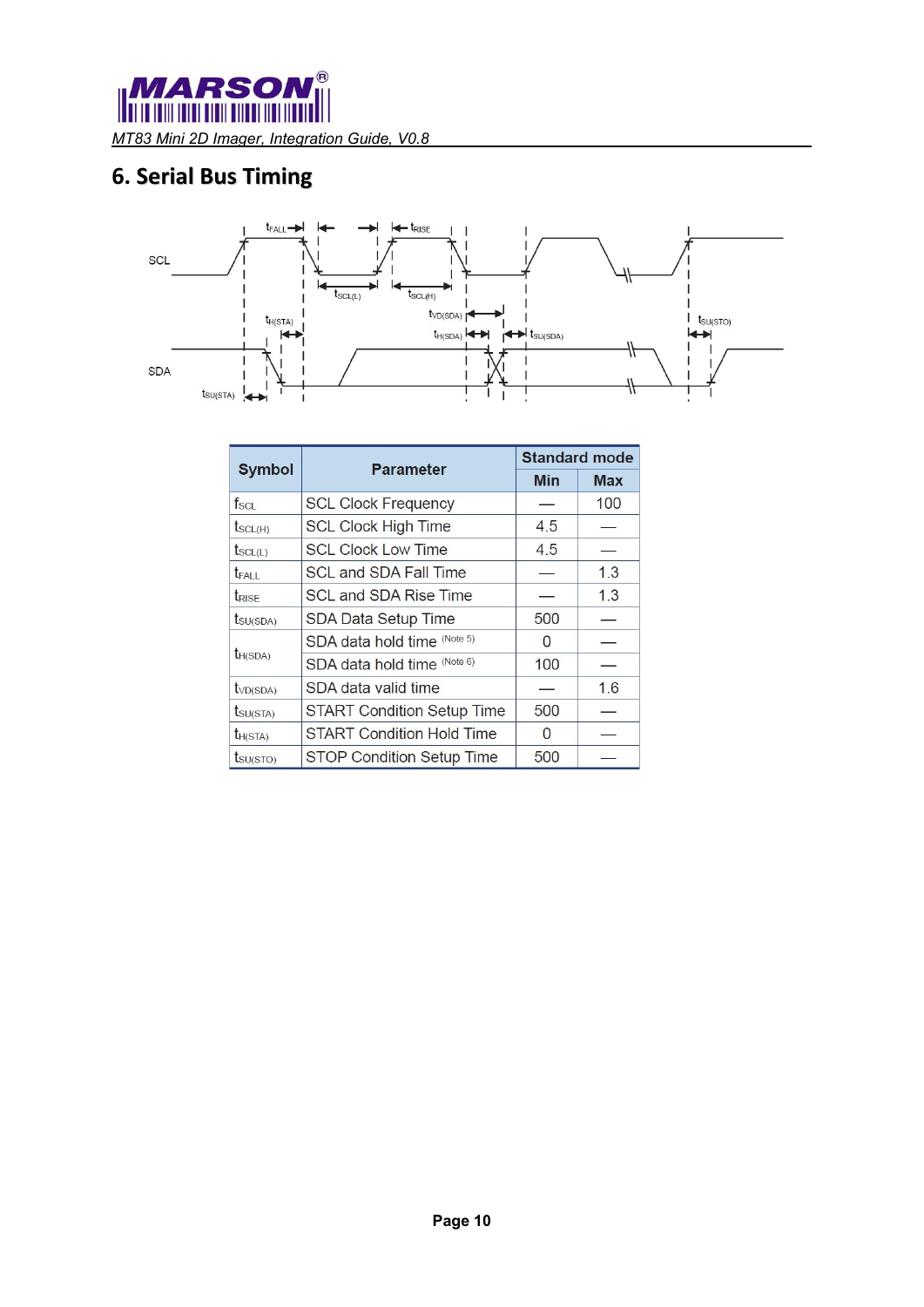### <span id="page-11-0"></span>**7. Mechanical Integration**

#### **Mounting the MT83**

First of all, the MT83 should be fixed with tow self-forming screws on the host PCBA. To secure MT83 the maximum thread depth is 2.0 mm and operator must use safe ESD practices when handling and mounting the MT83.

The thickness of PCBA: 0.8 mm.

The size of screw hole: 1.4mm dia.

The size of screw: T1.7mm X 2.5 mm L

The torque of screwdriver:  $\leq$  1kg-cm (0.86 lb-in)

#### <span id="page-11-1"></span>**8. Window Placement**

The external transparent window is recommended to be AR-coated which provides 5% maximum reflectivity from 400 to 1000 nanometers at nominal window tilt angle. There are two types of window placement can be implemented while a parallel window must be close to MT83 within a distance under 0.5 mm.